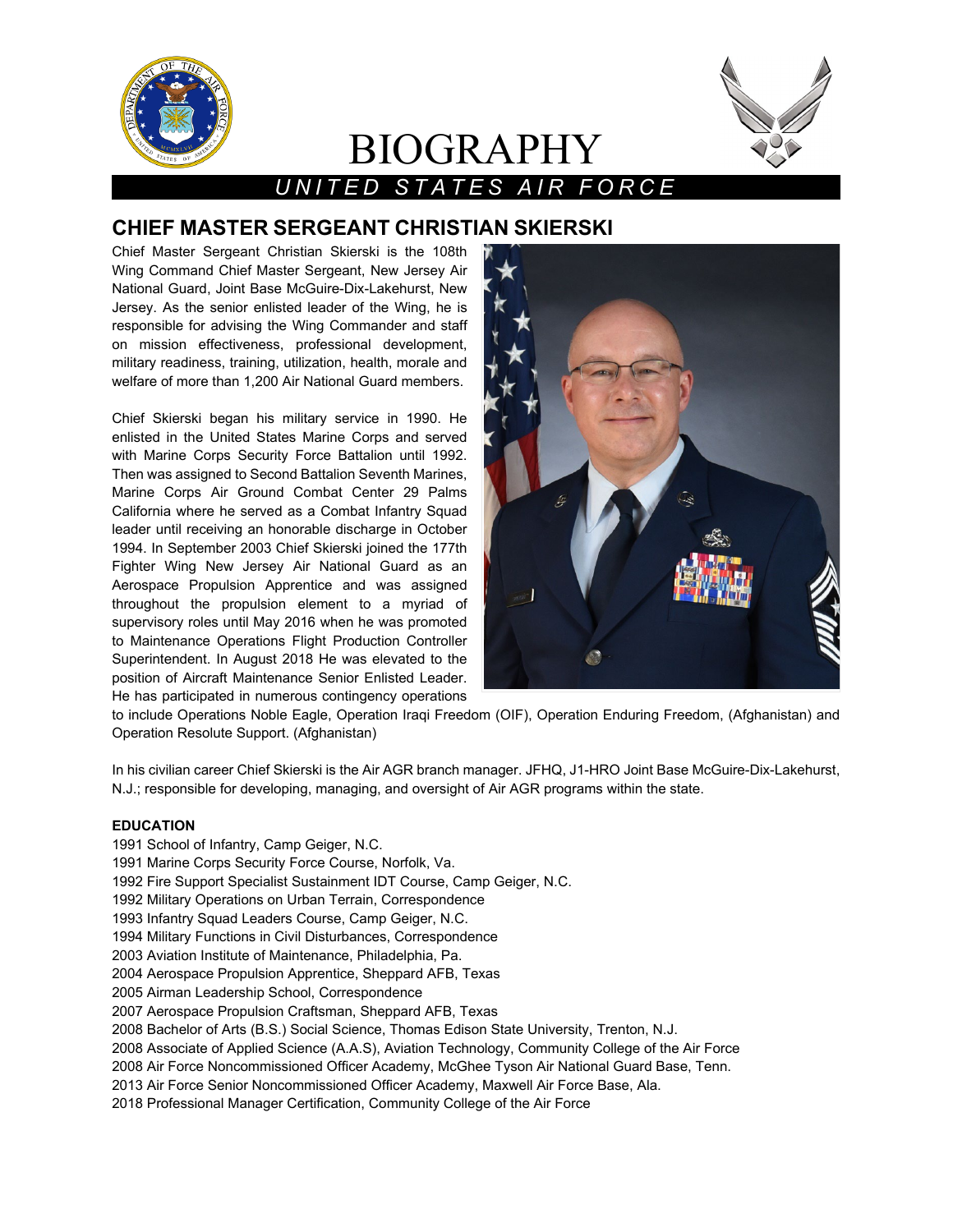2018 Chief's Executive Course, Joint Base Andrews, Md.

2019 Practical Problem Solving Method, 177th Fighter Wing, Egg Harbor, N.J.

2022 Masters of Business, Human Resources Management, Thomas Edison State University, Trenton, N.J.

#### **ASSIGNMENTS**

1. April 1991-February 1992, Riflemen, Marine Corps Security Force Battalion, Naval Weapons Station Earl, N.J.

2. February 1992-October1994, Infantry Squad Leader, Second Battalion 7th Marines 1st Marine Division, 29 Palms Calif.

3. October 2003–July 2011, Aircraft Engine Mechanic, 177th Fighter Wing, Egg Harbor, N.J.

4. January 2005–May 2005, Aircraft Engine Mechanic, Operation Noble Eagle, 177th Fighter Wing, Egg Harbor, N.J.

- 5. May 2013–May 2016, Propulsion Superintendent, 177th Fighter Wing, Egg Harbor, N.J.
- 6. December 2006-August 2006, Aircraft Engine Mechanic, Operation Iraqi Freedom, Balad, AB, Iraq

7. March 2010–June 2010, Propulsion NCOIC, Operation Iraqi Freedom, Balad, AB, Iraq

8. November 2001–March 2012, Propulsion NCOIC, Operation Enduring Freedom, Bagram AB, Afghanistan

9. May 2016–August 2018, Maintenance Operations Flight, Senior Enlisted Leader, 177th Fighter Wing, Egg Harbor, N.J.

10. August 2018–August 2020, Component Maintenance, Flight Senior Enlisted Leader, 177th Fighter Wing, Egg Harbor, N.J.

11. August 2020–March 2022, Aircraft Maintenance Squadron, Senior Enlisted Leader, 177th Fighter Wing, Egg Harbor, N.J.

12. March 2021– September 2021 – Senior Enlisted leader, Operation Resolute Support, Bagram AB, Afghanistan 13. March 2022-Present, Command Chief Master Sergeant, 108th Wing, JB MDL, N.J.

#### **MAJOR AWARDS AND DECORATIONS**

Meritorious Service Medal Air Force Commendation Medal with oak leaf cluster Meritorious Unit Award Air Force Outstanding Unit Award Marine Corps Good Conduct Medal Air Reserve Forces Meritorious Service Medal with three oak leaf clusters National Defense Service Medal with one service star Afghanistan Campaign Medal with one service star Iraq Campaign Medal with two service stars Air Force Expeditionary Service Ribbon with gold border two oak leaf clusters Air Force Longevity Service with two oak leaf clusters Armed Forces Reserve Medal with 1 'M' Device

#### **STATE AWARDS AND DECORATIONS**

New Jersey Distinguished Service Medal New Jersey Ribbon of Honor New Jersey Good Conduct Ribbon with three devices New Jersey Merit Award Ribbon with eleven devices

#### **OTHER ACHIEVEMENTS**

2010 Certificate of Appreciation, Department of Military and Veteran Affairs 2nd Trimester Team Award 2013 Distinguished Graduate, Air Force Senior Noncommissioned Officer Academy 2014 Certificate of Special Congressional Recognition 2016 Employee of the Year for the 177th Maintenance Squadron

**PROFESSIONAL MEMBERSHIPS AND ASSOCIATIONS**

Enlisted Association National Guard of New Jersey (Life Member) Veterans of Foreign Wars Post 220, Mays Landing, N.J. (Life Member) Marine Corps League, Cape-Atlantic Detachment 194, Galloway, N.J. (Life Member) Atlantic County